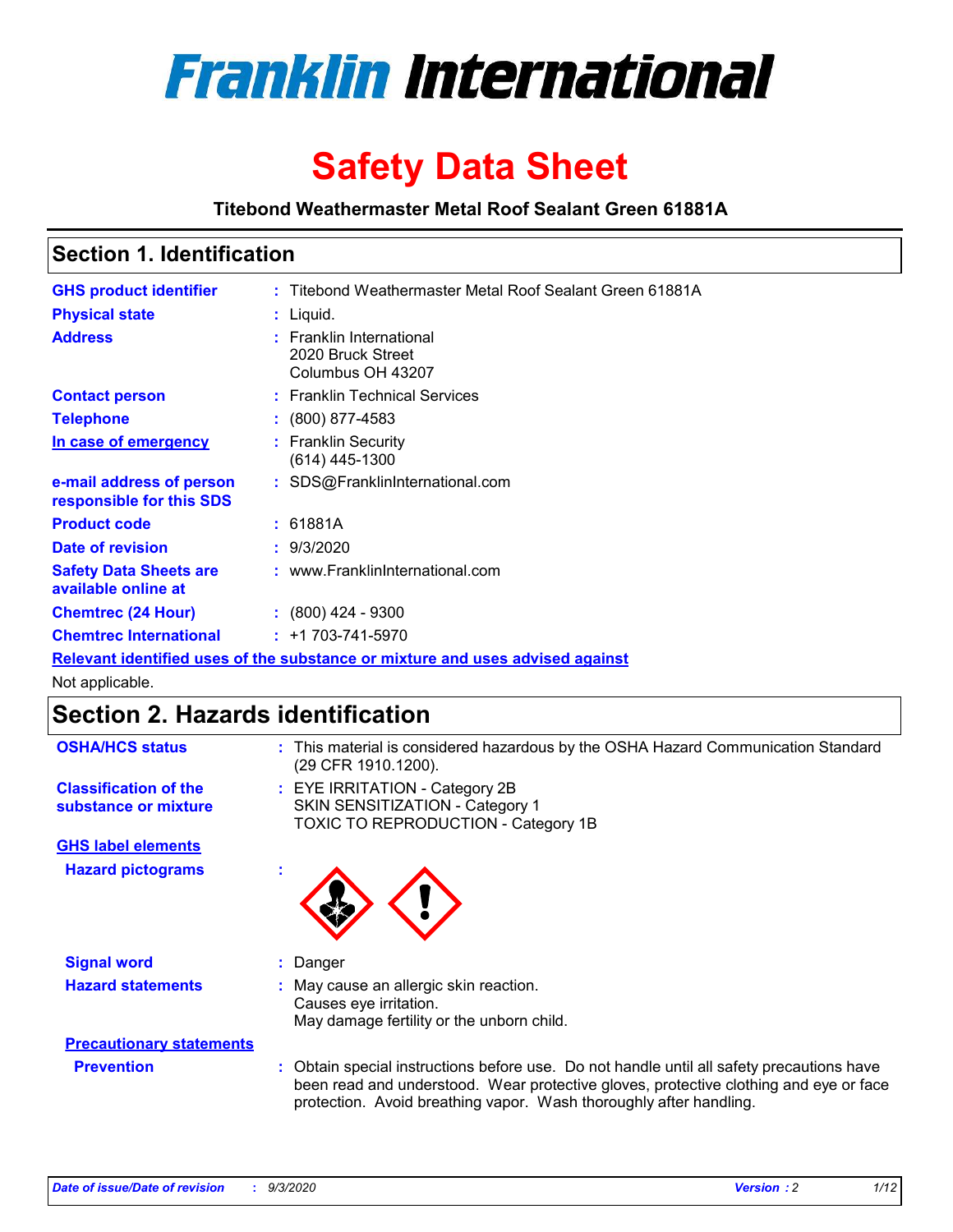### **Section 2. Hazards identification**

| <b>Response</b>                            | : IF exposed or concerned: Get medical advice or attention. Wash contaminated clothing<br>before reuse. IF ON SKIN: Wash with plenty of water. IF IN EYES: Rinse cautiously<br>with water for several minutes. Remove contact lenses, if present and easy to do.<br>Continue rinsing. If eye irritation persists: Get medical advice or attention. |
|--------------------------------------------|----------------------------------------------------------------------------------------------------------------------------------------------------------------------------------------------------------------------------------------------------------------------------------------------------------------------------------------------------|
| <b>Storage</b>                             | : Store locked up.                                                                                                                                                                                                                                                                                                                                 |
| <b>Disposal</b>                            | : Dispose of contents and container in accordance with all local, regional, national and<br>international regulations.                                                                                                                                                                                                                             |
| <b>Hazards not otherwise</b><br>classified | : Product generates methanol during cure.                                                                                                                                                                                                                                                                                                          |

## **Section 3. Composition/information on ingredients**

| <b>Substance/mixture</b> |  | : Mixture |
|--------------------------|--|-----------|
|--------------------------|--|-----------|

| <b>Ingredient name</b>       | $\frac{9}{6}$ | <b>CAS number</b> |
|------------------------------|---------------|-------------------|
| 3-aminopropyltriethoxysilane | ≤3            | 919-30-2          |
| Dibutyltin dilaurate         | ∣≤0.3         | 77-58-7           |

Any concentration shown as a range is to protect confidentiality or is due to batch variation.

**There are no additional ingredients present which, within the current knowledge of the supplier and in the concentrations applicable, are classified as hazardous to health or the environment and hence require reporting in this section.**

**Occupational exposure limits, if available, are listed in Section 8.**

### **Section 4. First aid measures**

| <b>Description of necessary first aid measures</b> |                                                                                                                                                                                                                                                                                                                                                                                                                                                                                                                                                                                                                                                                                                                                                                           |
|----------------------------------------------------|---------------------------------------------------------------------------------------------------------------------------------------------------------------------------------------------------------------------------------------------------------------------------------------------------------------------------------------------------------------------------------------------------------------------------------------------------------------------------------------------------------------------------------------------------------------------------------------------------------------------------------------------------------------------------------------------------------------------------------------------------------------------------|
| <b>Eye contact</b>                                 | : Immediately flush eyes with plenty of water, occasionally lifting the upper and lower<br>eyelids. Check for and remove any contact lenses. Continue to rinse for at least 10<br>minutes. If irritation persists, get medical attention.                                                                                                                                                                                                                                                                                                                                                                                                                                                                                                                                 |
| <b>Inhalation</b>                                  | : Remove victim to fresh air and keep at rest in a position comfortable for breathing. If<br>not breathing, if breathing is irregular or if respiratory arrest occurs, provide artificial<br>respiration or oxygen by trained personnel. It may be dangerous to the person providing<br>aid to give mouth-to-mouth resuscitation. Get medical attention. If unconscious, place<br>in recovery position and get medical attention immediately. Maintain an open airway.<br>Loosen tight clothing such as a collar, tie, belt or waistband. In case of inhalation of<br>decomposition products in a fire, symptoms may be delayed. The exposed person may<br>need to be kept under medical surveillance for 48 hours.                                                       |
| <b>Skin contact</b>                                | : Wash with plenty of soap and water. Remove contaminated clothing and shoes. Wash<br>contaminated clothing thoroughly with water before removing it, or wear gloves.<br>Continue to rinse for at least 10 minutes. Get medical attention. In the event of any<br>complaints or symptoms, avoid further exposure. Wash clothing before reuse. Clean<br>shoes thoroughly before reuse.                                                                                                                                                                                                                                                                                                                                                                                     |
| <b>Ingestion</b>                                   | : Wash out mouth with water. Remove dentures if any. Remove victim to fresh air and<br>keep at rest in a position comfortable for breathing. If material has been swallowed and<br>the exposed person is conscious, give small quantities of water to drink. Stop if the<br>exposed person feels sick as vomiting may be dangerous. Do not induce vomiting<br>unless directed to do so by medical personnel. If vomiting occurs, the head should be<br>kept low so that vomit does not enter the lungs. Get medical attention. Never give<br>anything by mouth to an unconscious person. If unconscious, place in recovery position<br>and get medical attention immediately. Maintain an open airway. Loosen tight clothing<br>such as a collar, tie, belt or waistband. |
| Most important symptoms/effects, acute and delayed |                                                                                                                                                                                                                                                                                                                                                                                                                                                                                                                                                                                                                                                                                                                                                                           |
| <b>Potential acute health effects</b>              |                                                                                                                                                                                                                                                                                                                                                                                                                                                                                                                                                                                                                                                                                                                                                                           |
| <b>Eye contact</b>                                 | : May cause eye irritation.                                                                                                                                                                                                                                                                                                                                                                                                                                                                                                                                                                                                                                                                                                                                               |
| <b>Inhalation</b>                                  | : No known significant effects or critical hazards.                                                                                                                                                                                                                                                                                                                                                                                                                                                                                                                                                                                                                                                                                                                       |
|                                                    |                                                                                                                                                                                                                                                                                                                                                                                                                                                                                                                                                                                                                                                                                                                                                                           |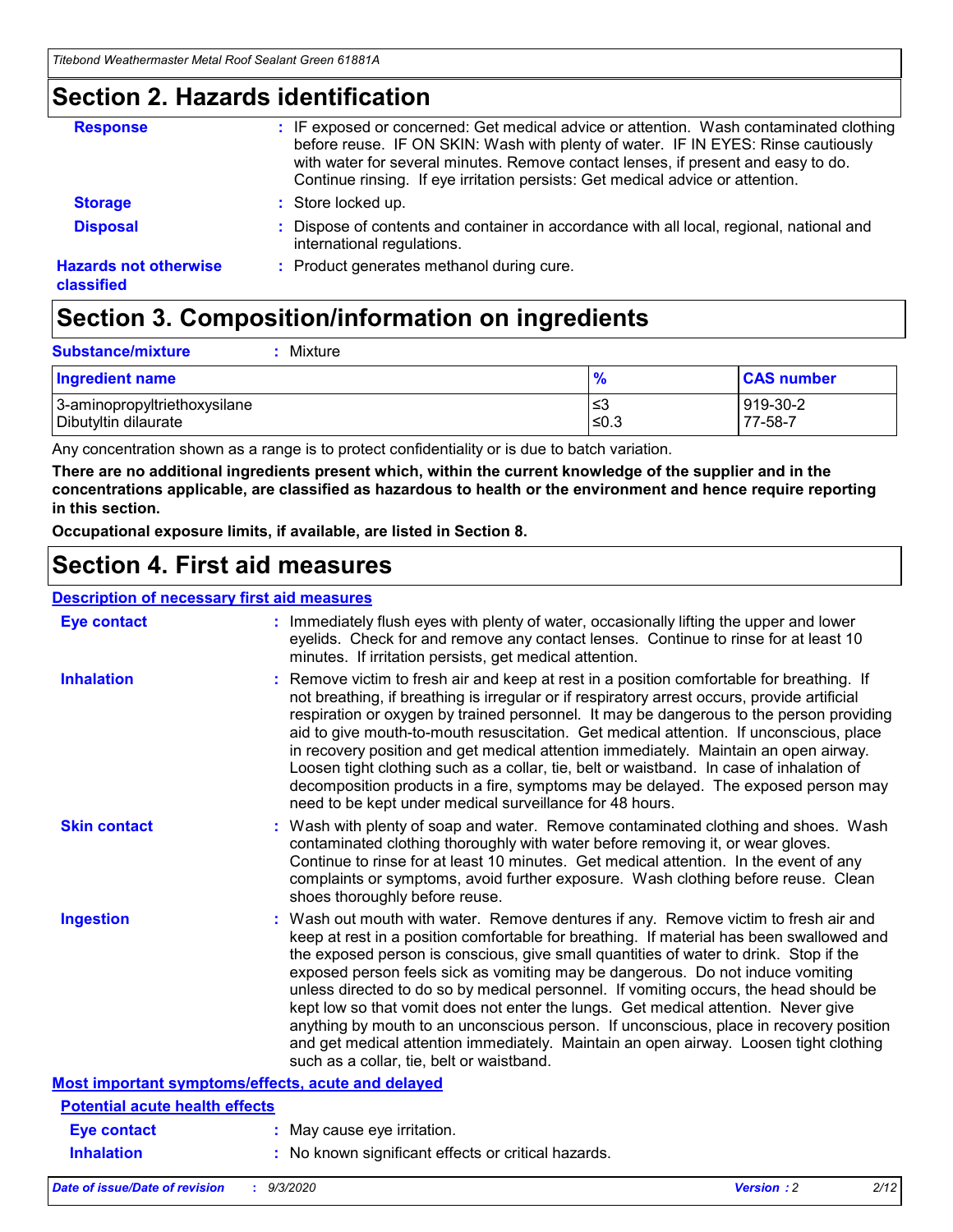| <b>Section 4. First aid measures</b>                                                                                                                                                                                                                                                                                                                                                                          |  |  |  |
|---------------------------------------------------------------------------------------------------------------------------------------------------------------------------------------------------------------------------------------------------------------------------------------------------------------------------------------------------------------------------------------------------------------|--|--|--|
| : May cause skin irritation.                                                                                                                                                                                                                                                                                                                                                                                  |  |  |  |
| : No known significant effects or critical hazards.                                                                                                                                                                                                                                                                                                                                                           |  |  |  |
| <b>Over-exposure signs/symptoms</b>                                                                                                                                                                                                                                                                                                                                                                           |  |  |  |
| : Adverse symptoms may include the following:<br>irritation<br>watering<br>redness                                                                                                                                                                                                                                                                                                                            |  |  |  |
| : Adverse symptoms may include the following:<br>reduced fetal weight<br>increase in fetal deaths<br>skeletal malformations                                                                                                                                                                                                                                                                                   |  |  |  |
| : Adverse symptoms may include the following:<br>irritation<br>redness<br>reduced fetal weight<br>increase in fetal deaths<br>skeletal malformations                                                                                                                                                                                                                                                          |  |  |  |
| : Adverse symptoms may include the following:<br>reduced fetal weight<br>increase in fetal deaths<br>skeletal malformations                                                                                                                                                                                                                                                                                   |  |  |  |
| Indication of immediate medical attention and special treatment needed, if necessary                                                                                                                                                                                                                                                                                                                          |  |  |  |
| : In case of inhalation of decomposition products in a fire, symptoms may be delayed.<br>The exposed person may need to be kept under medical surveillance for 48 hours.                                                                                                                                                                                                                                      |  |  |  |
| : No specific treatment.                                                                                                                                                                                                                                                                                                                                                                                      |  |  |  |
| No action shall be taken involving any personal risk or without suitable training. If it is<br>suspected that fumes are still present, the rescuer should wear an appropriate mask or<br>self-contained breathing apparatus. It may be dangerous to the person providing aid to<br>give mouth-to-mouth resuscitation. Wash contaminated clothing thoroughly with water<br>before removing it, or wear gloves. |  |  |  |
|                                                                                                                                                                                                                                                                                                                                                                                                               |  |  |  |

**See toxicological information (Section 11)**

### **Section 5. Fire-fighting measures**

| <b>Extinguishing media</b>                               |                                                                                                                                                                                                     |
|----------------------------------------------------------|-----------------------------------------------------------------------------------------------------------------------------------------------------------------------------------------------------|
| <b>Suitable extinguishing</b><br>media                   | : Use an extinguishing agent suitable for the surrounding fire.                                                                                                                                     |
| <b>Unsuitable extinguishing</b><br>media                 | : None known.                                                                                                                                                                                       |
| <b>Specific hazards arising</b><br>from the chemical     | : In a fire or if heated, a pressure increase will occur and the container may burst.                                                                                                               |
| <b>Hazardous thermal</b><br>decomposition products       | Decomposition products may include the following materials:<br>carbon dioxide<br>carbon monoxide<br>nitrogen oxides<br>metal oxide/oxides                                                           |
| <b>Special protective actions</b><br>for fire-fighters   | : Promptly isolate the scene by removing all persons from the vicinity of the incident if<br>there is a fire. No action shall be taken involving any personal risk or without suitable<br>training. |
| <b>Special protective</b><br>equipment for fire-fighters | Fire-fighters should wear appropriate protective equipment and self-contained breathing<br>apparatus (SCBA) with a full face-piece operated in positive pressure mode.                              |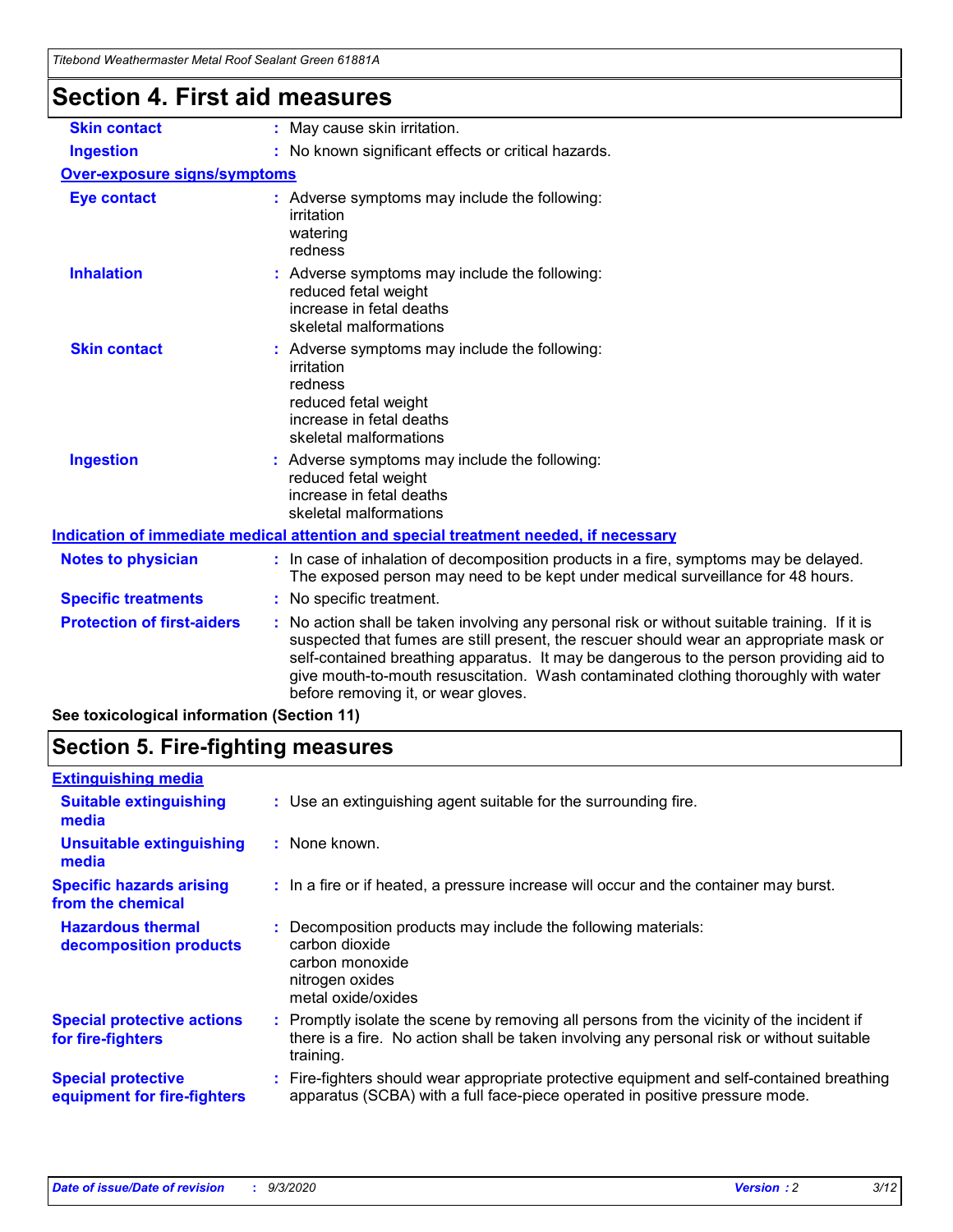### **Section 6. Accidental release measures**

|                                                              | <b>Personal precautions, protective equipment and emergency procedures</b>                                                                                                                                                                                                                                                                                                                                                                                                                                                                                                                                                                                                                                   |  |  |  |  |
|--------------------------------------------------------------|--------------------------------------------------------------------------------------------------------------------------------------------------------------------------------------------------------------------------------------------------------------------------------------------------------------------------------------------------------------------------------------------------------------------------------------------------------------------------------------------------------------------------------------------------------------------------------------------------------------------------------------------------------------------------------------------------------------|--|--|--|--|
| For non-emergency<br>personnel                               | : No action shall be taken involving any personal risk or without suitable training.<br>Evacuate surrounding areas. Keep unnecessary and unprotected personnel from<br>entering. Do not touch or walk through spilled material. Avoid breathing vapor or mist.<br>Provide adequate ventilation. Wear appropriate respirator when ventilation is<br>inadequate. Put on appropriate personal protective equipment.                                                                                                                                                                                                                                                                                             |  |  |  |  |
| For emergency responders                                     | : If specialized clothing is required to deal with the spillage, take note of any information in<br>Section 8 on suitable and unsuitable materials. See also the information in "For non-<br>emergency personnel".                                                                                                                                                                                                                                                                                                                                                                                                                                                                                           |  |  |  |  |
| <b>Environmental precautions</b>                             | : Avoid dispersal of spilled material and runoff and contact with soil, waterways, drains<br>and sewers. Inform the relevant authorities if the product has caused environmental<br>pollution (sewers, waterways, soil or air).                                                                                                                                                                                                                                                                                                                                                                                                                                                                              |  |  |  |  |
| <b>Methods and materials for containment and cleaning up</b> |                                                                                                                                                                                                                                                                                                                                                                                                                                                                                                                                                                                                                                                                                                              |  |  |  |  |
| <b>Small spill</b>                                           | : Stop leak if without risk. Move containers from spill area. Dilute with water and mop up<br>if water-soluble. Alternatively, or if water-insoluble, absorb with an inert dry material and<br>place in an appropriate waste disposal container. Dispose of via a licensed waste<br>disposal contractor.                                                                                                                                                                                                                                                                                                                                                                                                     |  |  |  |  |
| <b>Large spill</b>                                           | : Stop leak if without risk. Move containers from spill area. Approach release from<br>upwind. Prevent entry into sewers, water courses, basements or confined areas. Wash<br>spillages into an effluent treatment plant or proceed as follows. Contain and collect<br>spillage with non-combustible, absorbent material e.g. sand, earth, vermiculite or<br>diatomaceous earth and place in container for disposal according to local regulations<br>(see Section 13). Dispose of via a licensed waste disposal contractor. Contaminated<br>absorbent material may pose the same hazard as the spilled product. Note: see<br>Section 1 for emergency contact information and Section 13 for waste disposal. |  |  |  |  |

### **Section 7. Handling and storage**

#### **Precautions for safe handling**

| <b>Protective measures</b>                                                       | : Put on appropriate personal protective equipment (see Section 8). Persons with a<br>history of skin sensitization problems should not be employed in any process in which<br>this product is used. Avoid exposure - obtain special instructions before use. Avoid<br>exposure during pregnancy. Do not handle until all safety precautions have been read<br>and understood. Do not get in eyes or on skin or clothing. Do not ingest. Avoid<br>breathing vapor or mist. If during normal use the material presents a respiratory hazard,<br>use only with adequate ventilation or wear appropriate respirator. Keep in the original<br>container or an approved alternative made from a compatible material, kept tightly<br>closed when not in use. Empty containers retain product residue and can be hazardous.<br>Do not reuse container. |  |
|----------------------------------------------------------------------------------|--------------------------------------------------------------------------------------------------------------------------------------------------------------------------------------------------------------------------------------------------------------------------------------------------------------------------------------------------------------------------------------------------------------------------------------------------------------------------------------------------------------------------------------------------------------------------------------------------------------------------------------------------------------------------------------------------------------------------------------------------------------------------------------------------------------------------------------------------|--|
| <b>Advice on general</b><br>occupational hygiene                                 | : Eating, drinking and smoking should be prohibited in areas where this material is<br>handled, stored and processed. Workers should wash hands and face before eating,<br>drinking and smoking. Remove contaminated clothing and protective equipment before<br>entering eating areas. See also Section 8 for additional information on hygiene<br>measures.                                                                                                                                                                                                                                                                                                                                                                                                                                                                                    |  |
| <b>Conditions for safe storage,</b><br>including any<br><i>incompatibilities</i> | Store between the following temperatures: 0 to 120°C (32 to 248°F). Store in<br>accordance with local regulations. Store in original container protected from direct<br>sunlight in a dry, cool and well-ventilated area, away from incompatible materials (see<br>Section 10) and food and drink. Store locked up. Keep container tightly closed and<br>sealed until ready for use. Containers that have been opened must be carefully<br>resealed and kept upright to prevent leakage. Do not store in unlabeled containers.<br>Use appropriate containment to avoid environmental contamination. See Section 10 for<br>incompatible materials before handling or use.                                                                                                                                                                         |  |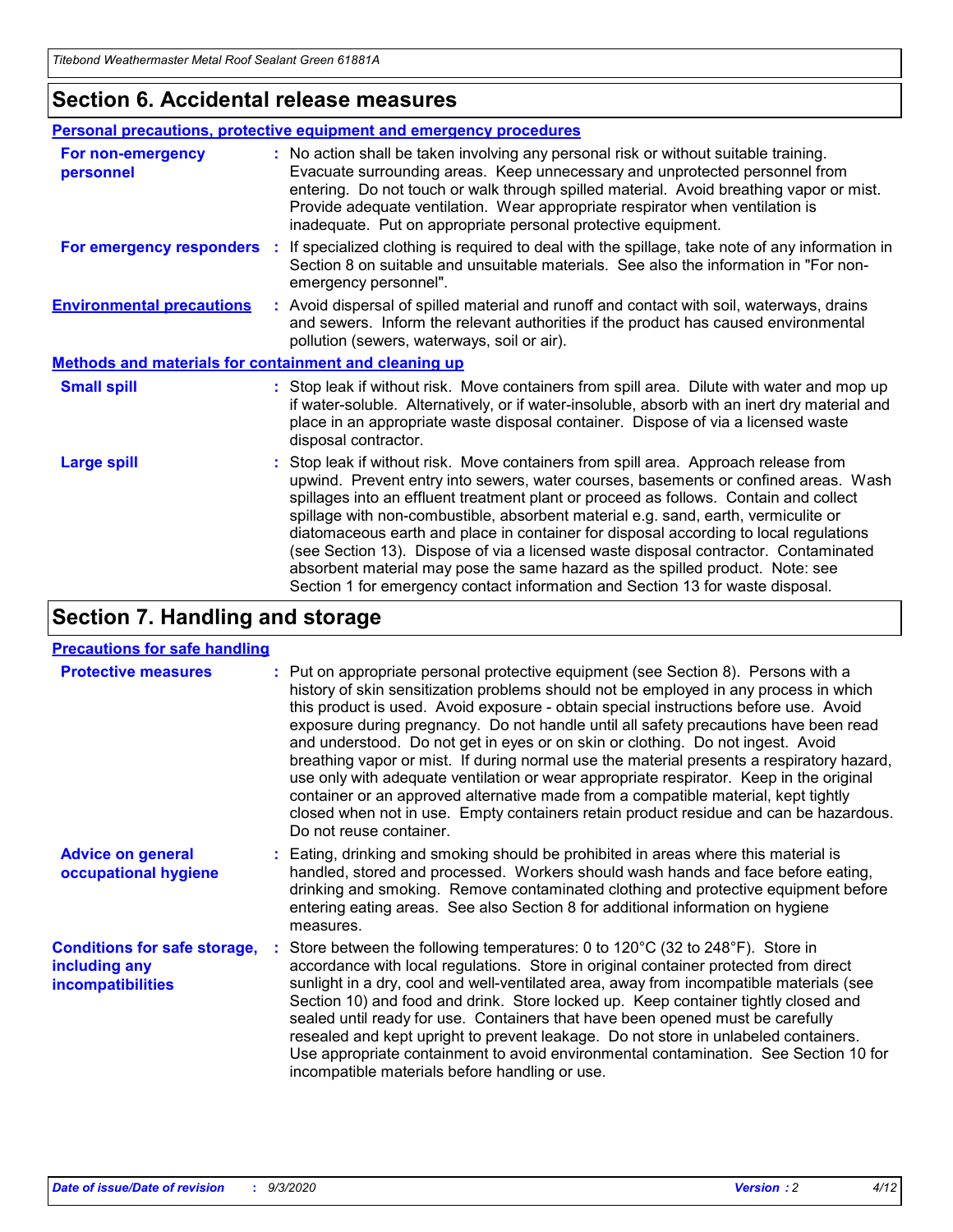# **Section 8. Exposure controls/personal protection**

#### **Control parameters**

#### **Occupational exposure limits**

| <b>Ingredient name</b>                               |    |                        | <b>Exposure limits</b>                                                                                                                                                                                                                                                                                                                                                                                                                                                                                                                                                                                                 |
|------------------------------------------------------|----|------------------------|------------------------------------------------------------------------------------------------------------------------------------------------------------------------------------------------------------------------------------------------------------------------------------------------------------------------------------------------------------------------------------------------------------------------------------------------------------------------------------------------------------------------------------------------------------------------------------------------------------------------|
| 3-aminopropyltriethoxysilane<br>Dibutyltin dilaurate |    |                        | None.<br>ACGIH TLV (United States, 3/2020). Absorbed through skin.<br>Notes: as Sn<br>TWA: $0.1 \text{ mg/m}^3$ , (as Sn) 8 hours.<br>STEL: 0.2 mg/m <sup>3</sup> , (as Sn) 15 minutes.<br>NIOSH REL (United States, 10/2016). Absorbed through skin.<br>Notes: as Sn<br>TWA: 0.1 mg/m <sup>3</sup> , (as Sn) 10 hours.<br>OSHA PEL (United States, 5/2018). Notes: as Sn<br>TWA: $0.1 \text{ mg/m}^3$ , (as Sn) 8 hours.<br>OSHA PEL 1989 (United States, 3/1989). Absorbed through skin.<br>Notes: measured as Sn<br>TWA: 0.1 mg/m <sup>3</sup> , (measured as Sn) 8 hours. Form: Organic                            |
| <b>Appropriate engineering</b><br>controls           |    |                        | : If user operations generate dust, fumes, gas, vapor or mist, use process enclosures,<br>local exhaust ventilation or other engineering controls to keep worker exposure to<br>airborne contaminants below any recommended or statutory limits.                                                                                                                                                                                                                                                                                                                                                                       |
| <b>Environmental exposure</b><br>controls            |    |                        | Emissions from ventilation or work process equipment should be checked to ensure<br>they comply with the requirements of environmental protection legislation. In some<br>cases, fume scrubbers, filters or engineering modifications to the process equipment<br>will be necessary to reduce emissions to acceptable levels.                                                                                                                                                                                                                                                                                          |
| <b>Individual protection measures</b>                |    |                        |                                                                                                                                                                                                                                                                                                                                                                                                                                                                                                                                                                                                                        |
| <b>Hygiene measures</b>                              |    |                        | : Wash hands, forearms and face thoroughly after handling chemical products, before<br>eating, smoking and using the lavatory and at the end of the working period.<br>Appropriate techniques should be used to remove potentially contaminated clothing.<br>Contaminated work clothing should not be allowed out of the workplace. Wash<br>contaminated clothing before reusing. Ensure that eyewash stations and safety<br>showers are close to the workstation location.                                                                                                                                            |
| <b>Eye/face protection</b>                           |    |                        | : Safety eyewear complying with an approved standard should be used when a risk<br>assessment indicates this is necessary to avoid exposure to liquid splashes, mists,<br>gases or dusts. If contact is possible, the following protection should be worn, unless<br>the assessment indicates a higher degree of protection: chemical splash goggles.                                                                                                                                                                                                                                                                  |
| <b>Skin protection</b>                               |    |                        |                                                                                                                                                                                                                                                                                                                                                                                                                                                                                                                                                                                                                        |
| <b>Hand protection</b>                               |    |                        | : Chemical-resistant, impervious gloves complying with an approved standard should be<br>worn at all times when handling chemical products if a risk assessment indicates this is<br>necessary. Considering the parameters specified by the glove manufacturer, check<br>during use that the gloves are still retaining their protective properties. It should be<br>noted that the time to breakthrough for any glove material may be different for different<br>glove manufacturers. In the case of mixtures, consisting of several substances, the<br>protection time of the gloves cannot be accurately estimated. |
| <b>Body protection</b>                               |    | handling this product. | Personal protective equipment for the body should be selected based on the task being<br>performed and the risks involved and should be approved by a specialist before                                                                                                                                                                                                                                                                                                                                                                                                                                                |
| <b>Other skin protection</b>                         |    |                        | : Appropriate footwear and any additional skin protection measures should be selected<br>based on the task being performed and the risks involved and should be approved by a<br>specialist before handling this product.                                                                                                                                                                                                                                                                                                                                                                                              |
| <b>Respiratory protection</b>                        | ÷. | aspects of use.        | Based on the hazard and potential for exposure, select a respirator that meets the<br>appropriate standard or certification. Respirators must be used according to a<br>respiratory protection program to ensure proper fitting, training, and other important                                                                                                                                                                                                                                                                                                                                                         |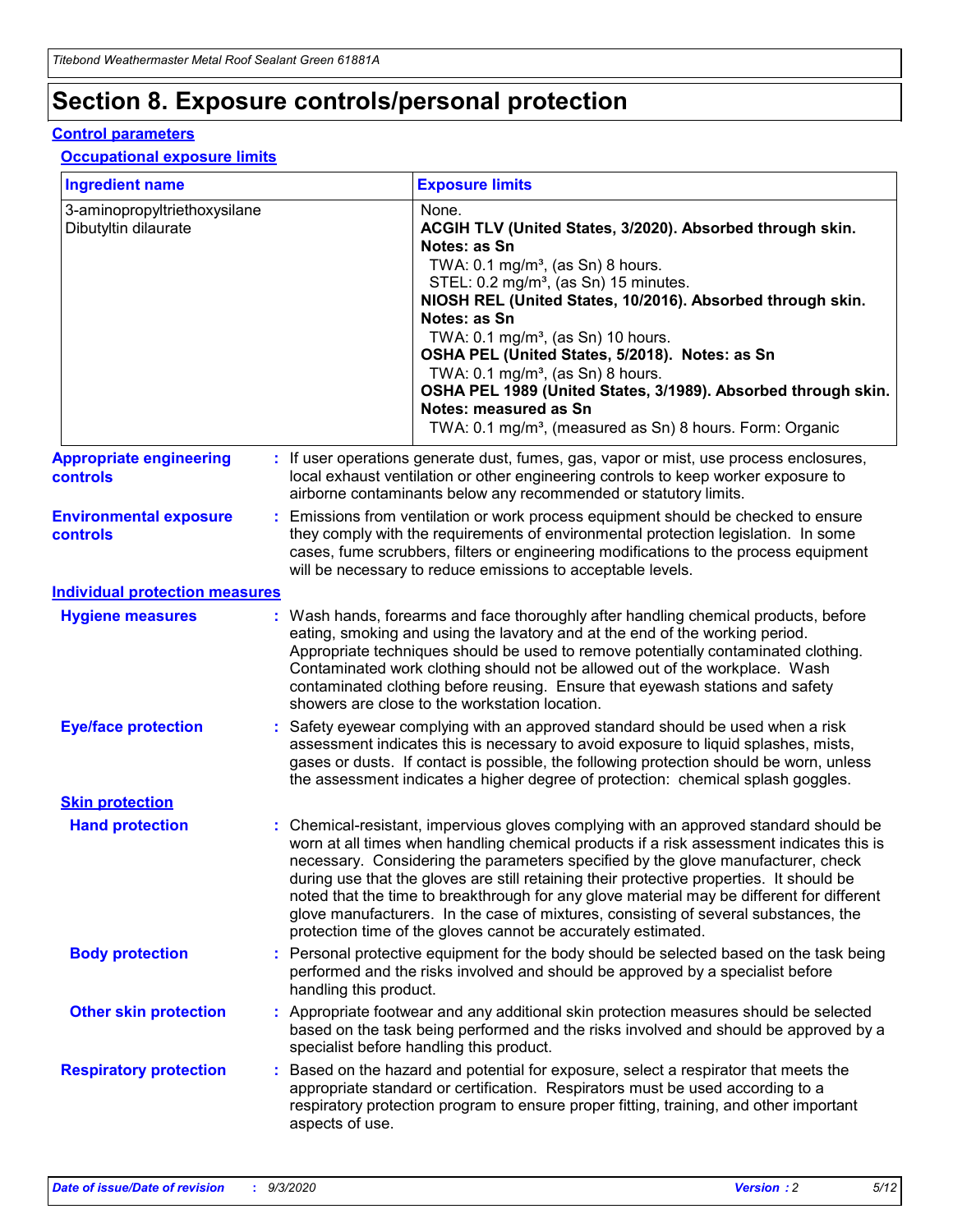### **Section 9. Physical and chemical properties**

#### **Appearance**

| <b>Physical state</b>                             |   | : Liquid. [Paste.]                                              |
|---------------------------------------------------|---|-----------------------------------------------------------------|
| <b>Color</b>                                      |   | Green.                                                          |
| Odor                                              |   | Characteristic.                                                 |
| <b>Odor threshold</b>                             | ÷ | Not available.                                                  |
| рH                                                |   | Not applicable.                                                 |
| <b>Melting point</b>                              |   | : Not available.                                                |
| <b>Boiling point</b>                              |   | >200°C (>392°F)                                                 |
| <b>Flash point</b>                                |   | Closed cup: >200°C (>392°F) [Setaflash.]                        |
| <b>Evaporation rate</b>                           |   | $:$ >1 (butyl acetate = 1)                                      |
| <b>Flammability (solid, gas)</b>                  |   | : Not available.                                                |
| Lower and upper explosive<br>(flammable) limits   |   | : Not available.                                                |
| <b>VOC (less water, less)</b><br>exempt solvents) |   | : 0 g/l                                                         |
| <b>Volatility</b>                                 |   | $: 0\%$ (w/w)                                                   |
| <b>Vapor density</b>                              |   | Not available.                                                  |
| <b>Relative density</b>                           |   | $\mathbf{1}$ $\mathbf{\sqrt{432}}$                              |
| <b>Solubility</b>                                 |   | Insoluble in the following materials: cold water and hot water. |
| <b>Solubility in water</b>                        |   | Not available.                                                  |
| <b>Partition coefficient: n-</b><br>octanol/water |   | $:$ Not available.                                              |
| <b>Auto-ignition temperature</b>                  |   | : Not available.                                                |
| <b>Decomposition temperature</b>                  |   | : Not available.                                                |
| <b>Viscosity</b>                                  |   | $:$ Not available.                                              |

### **Section 10. Stability and reactivity**

| <b>Reactivity</b>                            |    | : No specific test data related to reactivity available for this product or its ingredients.            |
|----------------------------------------------|----|---------------------------------------------------------------------------------------------------------|
| <b>Chemical stability</b>                    |    | : The product is stable.                                                                                |
| <b>Possibility of hazardous</b><br>reactions |    | : Under normal conditions of storage and use, hazardous reactions will not occur.                       |
| <b>Conditions to avoid</b>                   |    | : No specific data.                                                                                     |
| <b>Incompatible materials</b>                |    | : No specific data.                                                                                     |
| <b>Hazardous decomposition</b><br>products   | ÷. | Under normal conditions of storage and use, hazardous decomposition products should<br>not be produced. |

### **Section 11. Toxicological information**

### **Information on toxicological effects**

#### **Acute toxicity**

| <b>Product/ingredient name</b> | <b>Result</b>           | <b>Species</b> | <b>Dose</b>                | <b>Exposure</b> |
|--------------------------------|-------------------------|----------------|----------------------------|-----------------|
| 3-aminopropyltriethoxysilane   | <b>ILD50 Dermal</b>     | Rabbit         | 4.29 g/kg                  |                 |
| Dibutyltin dilaurate           | ILD50 Oral<br>LD50 Oral | Rat<br>Rat     | $1.57$ g/kg<br>175 $mg/kg$ |                 |
|                                |                         |                |                            |                 |

**Irritation/Corrosion**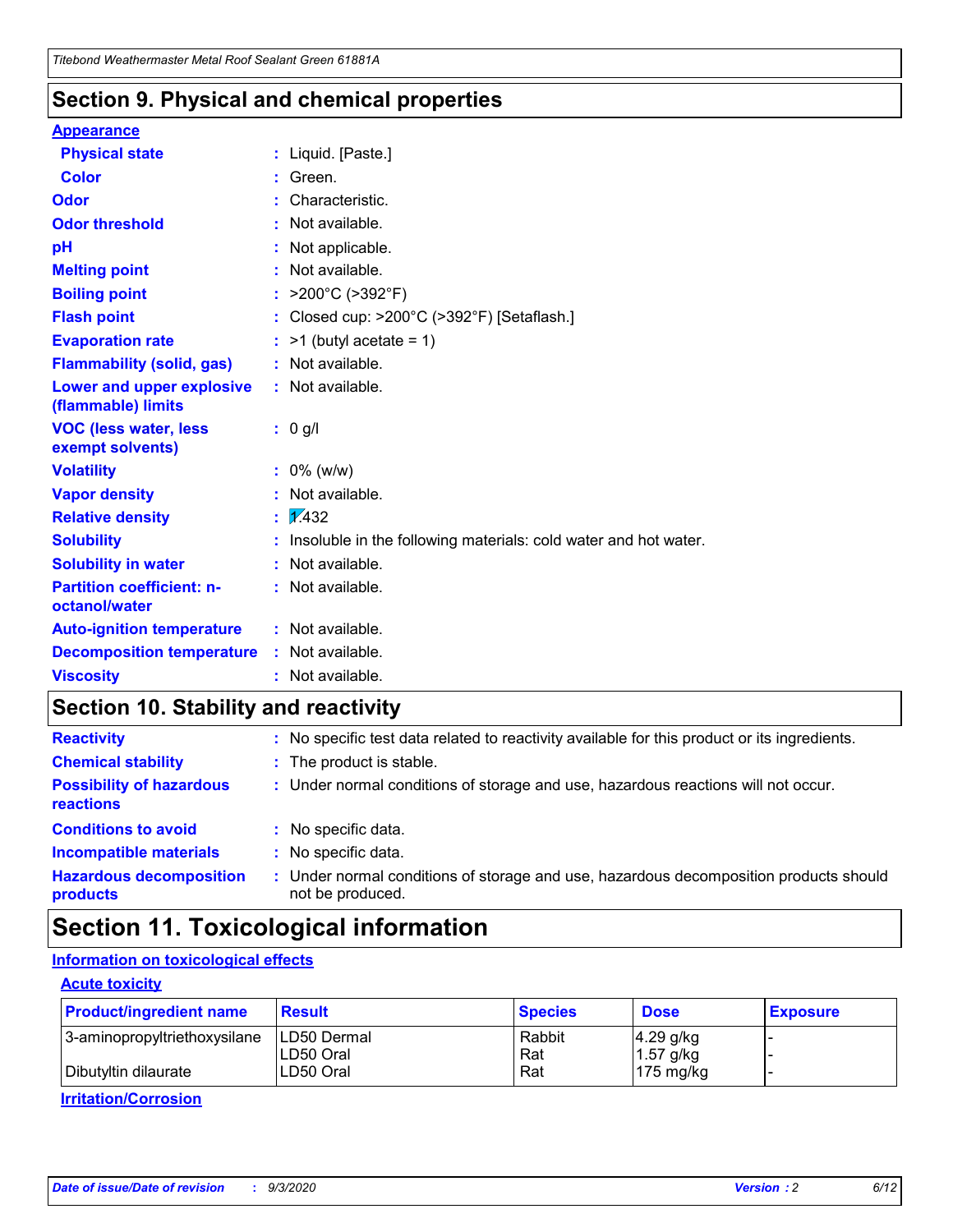# **Section 11. Toxicological information**

| <b>Product/ingredient name</b> | <b>Result</b>            | <b>Species</b> | <b>Score</b> | <b>Exposure</b>    | <b>Observation</b> |
|--------------------------------|--------------------------|----------------|--------------|--------------------|--------------------|
| 3-aminopropyltriethoxysilane   | Eyes - Mild irritant     | Rabbit         |              | $100 \text{ mg}$   |                    |
|                                | Eyes - Severe irritant   | Rabbit         |              | 24 hours 750       |                    |
|                                |                          |                |              | ug                 |                    |
|                                | Skin - Severe irritant   | Rabbit         |              | 24 hours 5         | -                  |
| Dibutyltin dilaurate           | Eyes - Moderate irritant | Rabbit         |              | mg<br>24 hours 100 |                    |
|                                |                          |                |              | mg                 |                    |
|                                | Skin - Severe irritant   | Rabbit         |              | 500 mg             | -                  |

#### **Sensitization**

Not available.

#### **Mutagenicity**

Not available.

#### **Carcinogenicity**

Not available.

#### **Reproductive toxicity**

Not available.

#### **Teratogenicity**

Not available.

#### **Specific target organ toxicity (single exposure)**

Not available.

#### **Specific target organ toxicity (repeated exposure)**

| <b>Name</b>                                                                  |                                                                                                                             | <b>Category</b>                                     | <b>Route of</b><br>exposure | <b>Target organs</b> |  |  |
|------------------------------------------------------------------------------|-----------------------------------------------------------------------------------------------------------------------------|-----------------------------------------------------|-----------------------------|----------------------|--|--|
| Dibutyltin dilaurate                                                         |                                                                                                                             | Category 1                                          | $\overline{\phantom{0}}$    | respiratory system   |  |  |
| <b>Aspiration hazard</b><br>Not available.                                   |                                                                                                                             |                                                     |                             |                      |  |  |
| <b>Information on the likely</b><br>routes of exposure                       | : Not available.                                                                                                            |                                                     |                             |                      |  |  |
| <b>Potential acute health effects</b>                                        |                                                                                                                             |                                                     |                             |                      |  |  |
| <b>Eye contact</b>                                                           |                                                                                                                             | : May cause eye irritation.                         |                             |                      |  |  |
| <b>Inhalation</b>                                                            |                                                                                                                             | : No known significant effects or critical hazards. |                             |                      |  |  |
| <b>Skin contact</b>                                                          |                                                                                                                             | : May cause skin irritation.                        |                             |                      |  |  |
| <b>Ingestion</b>                                                             |                                                                                                                             | : No known significant effects or critical hazards. |                             |                      |  |  |
| Symptoms related to the physical, chemical and toxicological characteristics |                                                                                                                             |                                                     |                             |                      |  |  |
| <b>Eye contact</b>                                                           | : Adverse symptoms may include the following:<br>irritation<br>watering<br>redness                                          |                                                     |                             |                      |  |  |
| <b>Inhalation</b>                                                            | : Adverse symptoms may include the following:<br>reduced fetal weight<br>increase in fetal deaths<br>skeletal malformations |                                                     |                             |                      |  |  |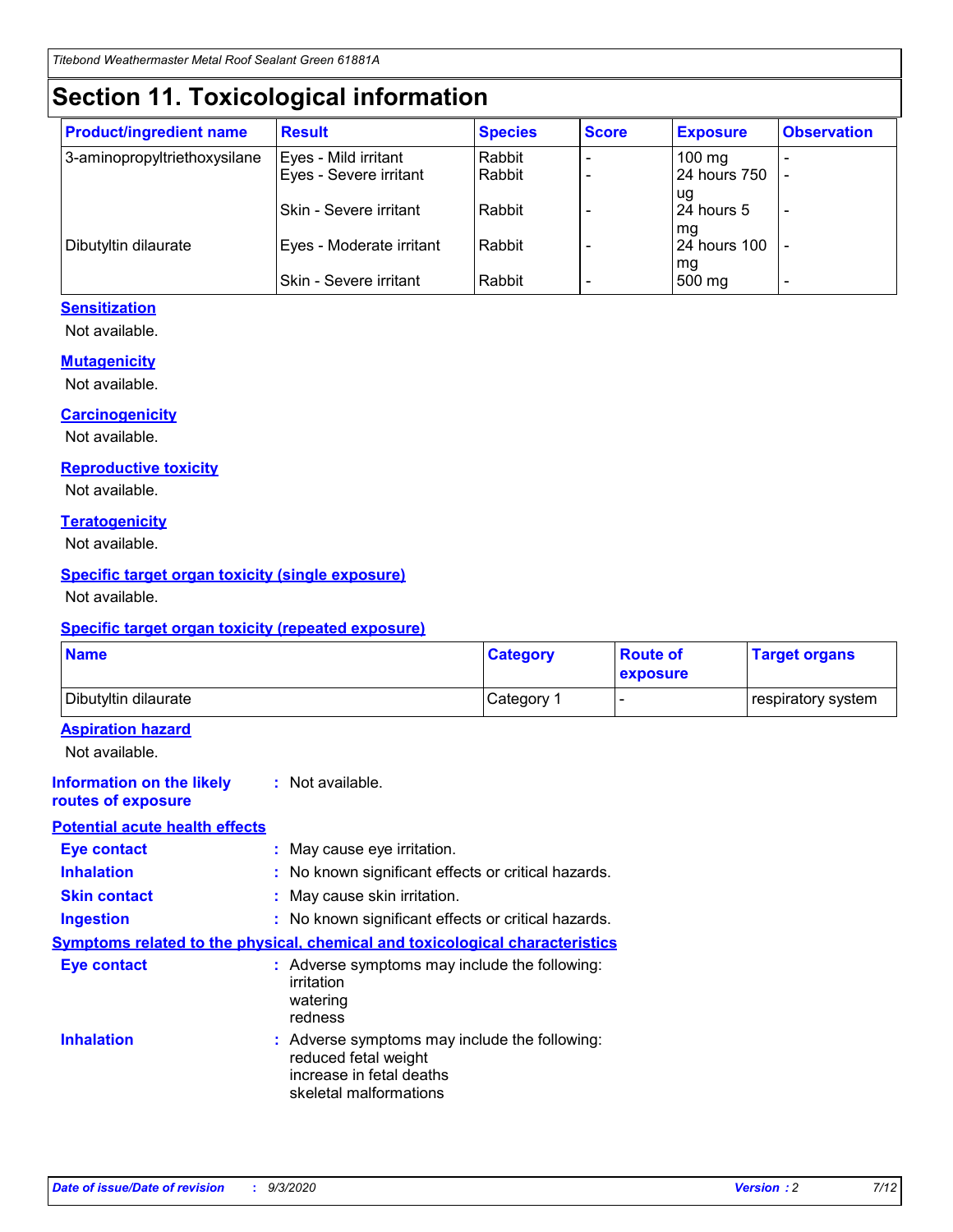*Titebond Weathermaster Metal Roof Sealant Green 61881A*

# **Section 11. Toxicological information**

| <b>Skin contact</b>                     | : Adverse symptoms may include the following:<br>irritation<br>redness<br>reduced fetal weight<br>increase in fetal deaths<br>skeletal malformations |  |
|-----------------------------------------|------------------------------------------------------------------------------------------------------------------------------------------------------|--|
| <b>Ingestion</b>                        | : Adverse symptoms may include the following:<br>reduced fetal weight<br>increase in fetal deaths<br>skeletal malformations                          |  |
|                                         | Delayed and immediate effects and also chronic effects from short and long term exposure                                                             |  |
| <b>Short term exposure</b>              |                                                                                                                                                      |  |
| <b>Potential immediate</b><br>effects   | : Not available.                                                                                                                                     |  |
| <b>Potential delayed effects</b>        | : Not available.                                                                                                                                     |  |
| Long term exposure                      |                                                                                                                                                      |  |
| <b>Potential immediate</b><br>effects   | : Not available.                                                                                                                                     |  |
| <b>Potential delayed effects</b>        | : Not available.                                                                                                                                     |  |
| <b>Potential chronic health effects</b> |                                                                                                                                                      |  |
| Not available.                          |                                                                                                                                                      |  |
| <b>General</b>                          | Once sensitized, a severe allergic reaction may occur when subsequently exposed to<br>very low levels.                                               |  |
| <b>Carcinogenicity</b>                  | No known significant effects or critical hazards.                                                                                                    |  |
| <b>Mutagenicity</b>                     | : No known significant effects or critical hazards.                                                                                                  |  |
| <b>Teratogenicity</b>                   | May damage the unborn child.                                                                                                                         |  |
| <b>Developmental effects</b>            | : No known significant effects or critical hazards.                                                                                                  |  |
| <b>Fertility effects</b>                | : May damage fertility.                                                                                                                              |  |
| <b>Numerical measures of toxicity</b>   |                                                                                                                                                      |  |
| <b>Acute toxicity estimates</b>         |                                                                                                                                                      |  |
| Not ovoilable                           |                                                                                                                                                      |  |

Not available.

# **Section 12. Ecological information**

#### **Toxicity**

| <b>Product/ingredient name</b> | <b>Result</b>                                       | <b>Species</b>               | <b>Exposure</b>       |
|--------------------------------|-----------------------------------------------------|------------------------------|-----------------------|
| Dibutyltin dilaurate           | $ CC50>3$ mg/l<br>Chronic EC10 > 2 mg/l Fresh water | Algae<br>Algae - Desmodesmus | 72 hours<br>196 hours |
|                                |                                                     | <b>I</b> subspicatus         |                       |

#### **Persistence and degradability**

| <b>Product/ingredient name</b> | <b>Test</b>                                                                    | <b>Result</b>  |                   | <b>Dose</b> | <b>Inoculum</b>         |
|--------------------------------|--------------------------------------------------------------------------------|----------------|-------------------|-------------|-------------------------|
| Dibutyltin dilaurate           | OECD 301F<br>Ready<br>Biodegradability -<br>Manometric<br>Respirometry<br>Test | 23 % - 28 days |                   |             |                         |
| <b>Product/ingredient name</b> | <b>Aquatic half-life</b>                                                       |                | <b>Photolysis</b> |             | <b>Biodegradability</b> |
| Dibutyltin dilaurate           |                                                                                |                |                   |             | <b>Inherent</b>         |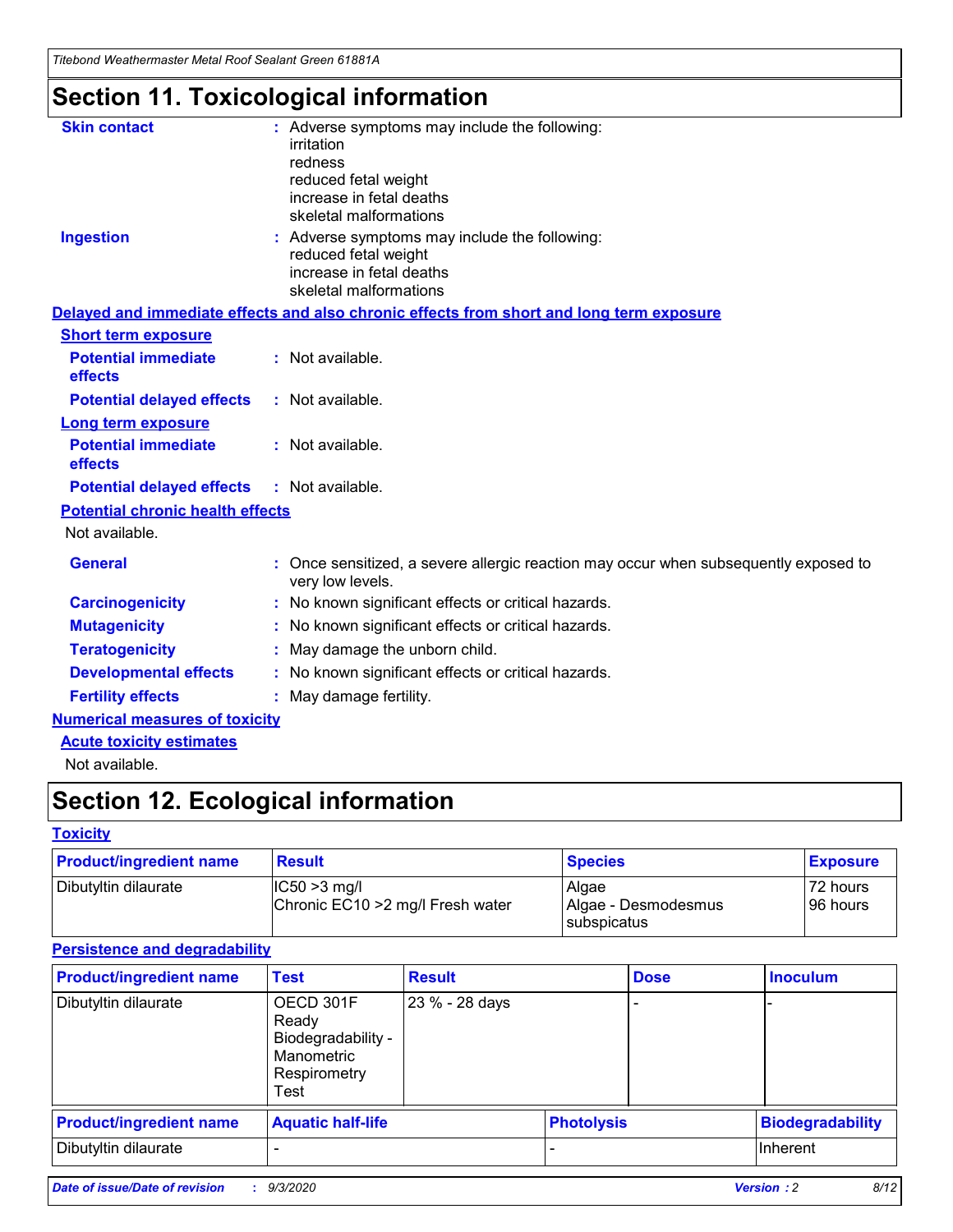### **Section 12. Ecological information**

#### **Bioaccumulative potential**

| <b>Product/ingredient name</b> | $LogPow$ | <b>BCF</b> | <b>Potential</b> |
|--------------------------------|----------|------------|------------------|
| 3-aminopropyltriethoxysilane   | 1.7      | 3.4        | low              |
| Dibutyltin dilaurate           | 4.44     | 2.91       | low              |

#### **Mobility in soil**

| IVIUWIILV III SUII                                            |                                                     |
|---------------------------------------------------------------|-----------------------------------------------------|
| <b>Soil/water partition</b><br>coefficient (K <sub>oc</sub> ) | : Not available.                                    |
| <b>Other adverse effects</b>                                  | : No known significant effects or critical hazards. |

### **Section 13. Disposal considerations**

**Disposal methods :**

The generation of waste should be avoided or minimized wherever possible. Disposal of this product, solutions and any by-products should at all times comply with the requirements of environmental protection and waste disposal legislation and any regional local authority requirements. Dispose of surplus and non-recyclable products via a licensed waste disposal contractor. Waste should not be disposed of untreated to the sewer unless fully compliant with the requirements of all authorities with jurisdiction. Waste packaging should be recycled. Incineration or landfill should only be considered when recycling is not feasible. This material and its container must be disposed of in a safe way. Care should be taken when handling emptied containers that have not been cleaned or rinsed out. Empty containers or liners may retain some product residues. Avoid dispersal of spilled material and runoff and contact with soil, waterways, drains and sewers.

### **Section 14. Transport information**

|                                      | <b>DOT</b><br><b>Classification</b> | <b>TDG</b><br><b>Classification</b> | <b>Mexico</b><br><b>Classification</b> | <b>ADR/RID</b>           | <b>IMDG</b>              | <b>IATA</b>    |
|--------------------------------------|-------------------------------------|-------------------------------------|----------------------------------------|--------------------------|--------------------------|----------------|
| <b>UN number</b>                     | Not regulated.                      | Not regulated.                      | Not regulated.                         | Not regulated.           | Not regulated.           | Not regulated. |
| <b>UN proper</b><br>shipping name    |                                     |                                     |                                        |                          |                          |                |
| <b>Transport</b><br>hazard class(es) |                                     | $\overline{\phantom{0}}$            | $\qquad \qquad \blacksquare$           | $\overline{\phantom{0}}$ | $\overline{\phantom{0}}$ |                |
| <b>Packing group</b>                 |                                     |                                     |                                        |                          |                          |                |
| <b>Environmental</b><br>hazards      | No.                                 | No.                                 | No.                                    | No.                      | No.                      | No.            |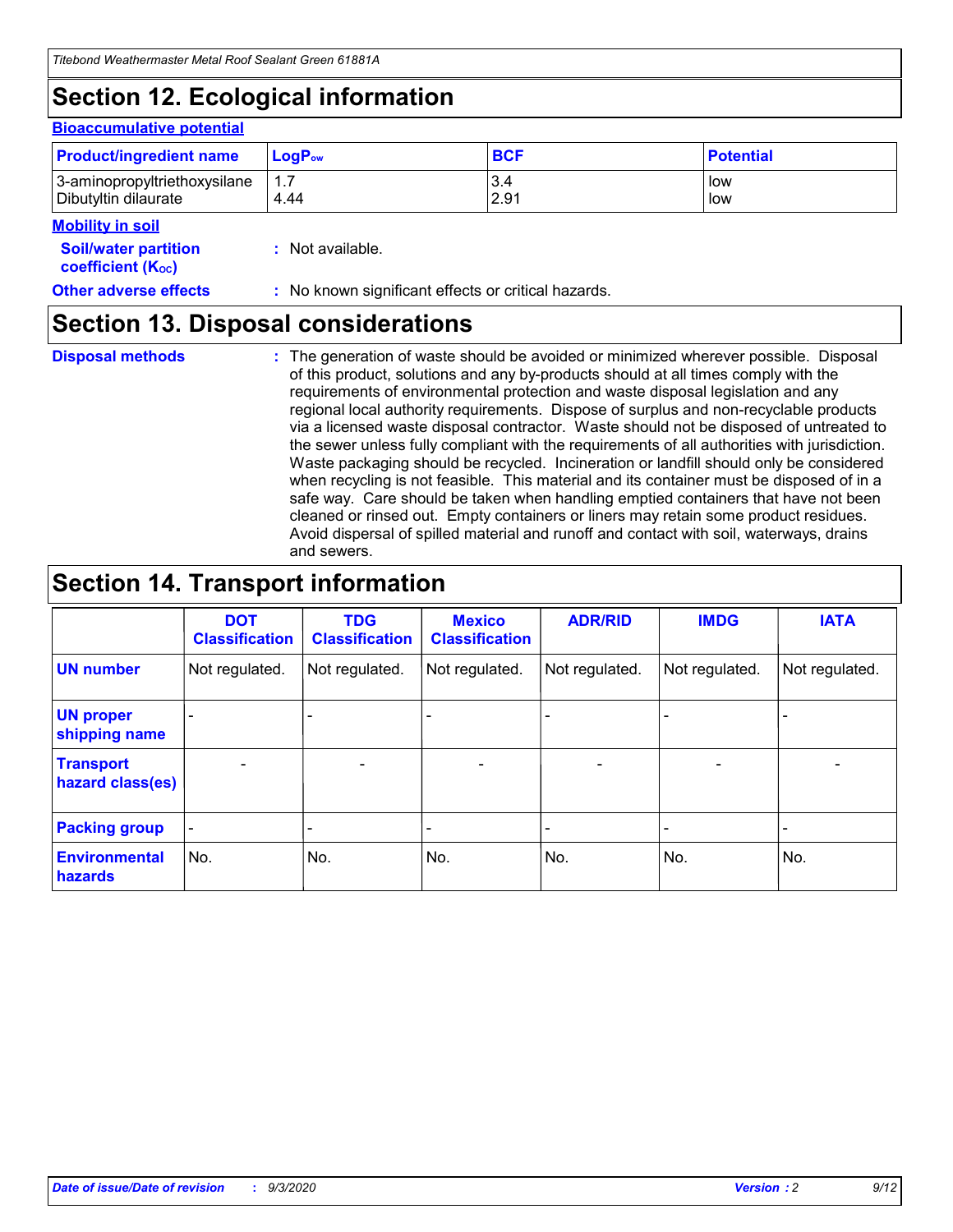### **Section 15. Regulatory information**

#### **U.S. Federal regulations**

#### **SARA 302/304**

#### **Composition/information on ingredients**

No products were found.

| SARA 304 RQ | Not applicable. |
|-------------|-----------------|
|-------------|-----------------|

#### **SARA 311/312**

**Classification :** EYE IRRITATION - Category 2B SKIN SENSITIZATION - Category 1 TOXIC TO REPRODUCTION - Category 1B HNOC - Product generates methanol during cure.

#### **Composition/information on ingredients**

| <b>Name</b>                  | $\frac{9}{6}$ | <b>Classification</b>                                                                                                                                                                                                                                                                                      |
|------------------------------|---------------|------------------------------------------------------------------------------------------------------------------------------------------------------------------------------------------------------------------------------------------------------------------------------------------------------------|
| 3-aminopropyltriethoxysilane | $\leq$ 3      | <b>FLAMMABLE LIQUIDS - Category 4</b><br><b>ACUTE TOXICITY (oral) - Category 4</b><br><b>SKIN IRRITATION - Category 2</b><br>EYE IRRITATION - Category 2A                                                                                                                                                  |
| Dibutyltin dilaurate         | ≤0.3          | <b>ACUTE TOXICITY (oral) - Category 3</b><br>SKIN CORROSION - Category 1C<br>SERIOUS EYE DAMAGE - Category 1<br>SKIN SENSITIZATION - Category 1<br><b>GERM CELL MUTAGENICITY - Category 2</b><br>TOXIC TO REPRODUCTION - Category 1B<br>SPECIFIC TARGET ORGAN TOXICITY (REPEATED<br>EXPOSURE) - Category 1 |

#### **State regulations**

**Massachusetts :**

: None of the components are listed.

**New York :** None of the components are listed. **New Jersey :** None of the components are listed.

**Pennsylvania :** None of the components are listed.

#### **California Prop. 65**

WARNING: This product can expose you to methanol, which is known to the State of California to cause birth defects or other reproductive harm. For more information go to www.P65Warnings.ca.gov.

| Ingredient name | No significant risk<br>level | <b>Maximum</b><br>acceptable dosage<br><b>level</b> |
|-----------------|------------------------------|-----------------------------------------------------|
| l methanol      |                              | Yes.                                                |

#### **International regulations**

**Chemical Weapon Convention List Schedules I, II & III Chemicals** Not listed.

#### **Montreal Protocol**

Not listed.

**Stockholm Convention on Persistent Organic Pollutants**

Not listed.

#### **UNECE Aarhus Protocol on POPs and Heavy Metals** Not listed.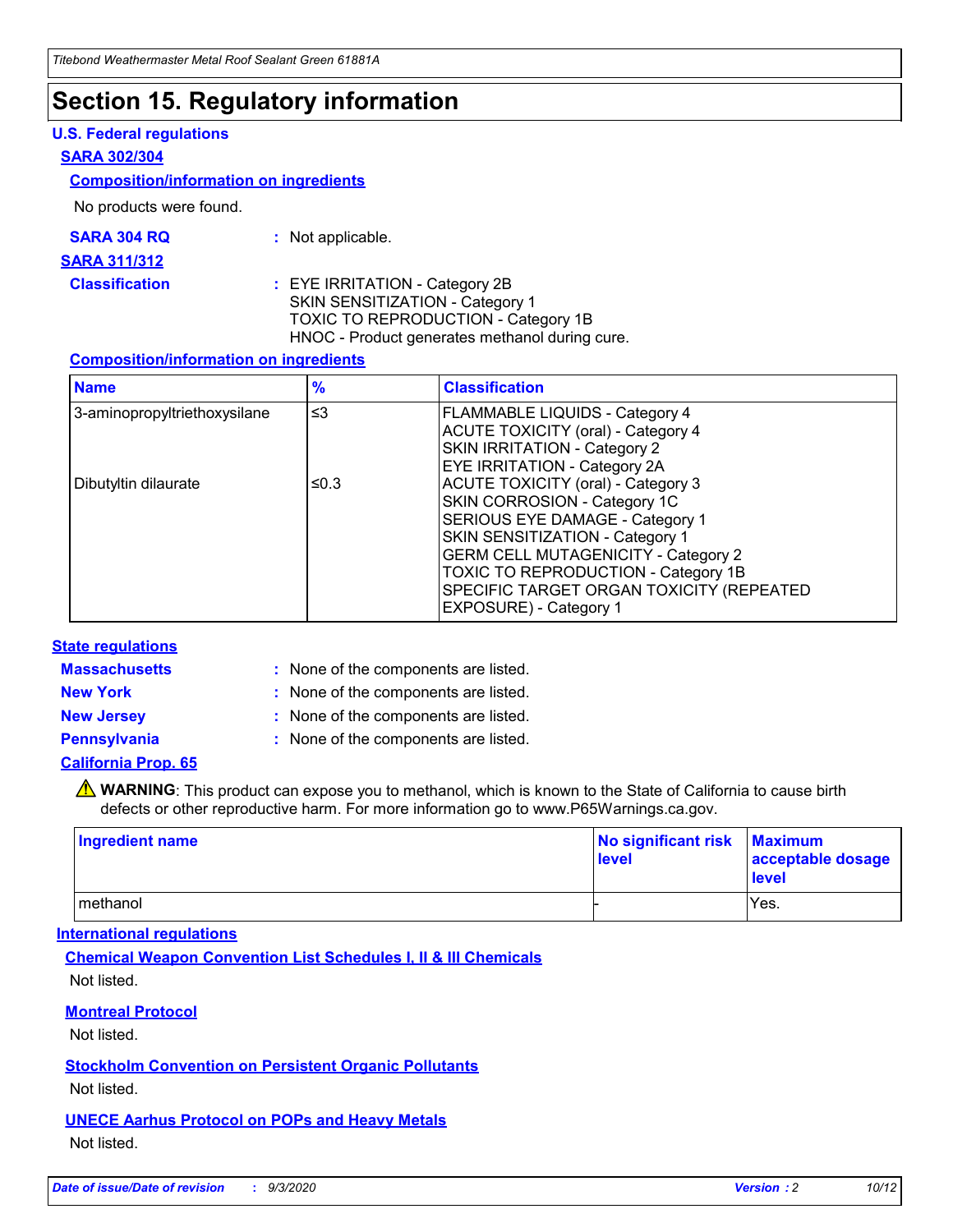### **Section 15. Regulatory information**

#### **Inventory list**

- 
- **China :** Not determined.

**United States TSCA 8(b) inventory**

**:** All components are active or exempted.

# **Section 16. Other information**





**Caution: HMIS® ratings are based on a 0-4 rating scale, with 0 representing minimal hazards or risks, and 4 representing significant hazards or risks. Although HMIS® ratings and the associated label are not required on SDSs or products leaving a facility under 29 CFR 1910.1200, the preparer may choose to provide them. HMIS® ratings are to be used with a fully implemented HMIS® program. HMIS® is a registered trademark and service mark of the American Coatings Association, Inc.**

**The customer is responsible for determining the PPE code for this material. For more information on HMIS® Personal Protective Equipment (PPE) codes, consult the HMIS® Implementation Manual.**

**National Fire Protection Association (U.S.A.)**



**Reprinted with permission from NFPA 704-2001, Identification of the Hazards of Materials for Emergency Response Copyright ©1997, National Fire Protection Association, Quincy, MA 02269. This reprinted material is not the complete and official position of the National Fire Protection Association, on the referenced subject which is represented only by the standard in its entirety.**

**Copyright ©2001, National Fire Protection Association, Quincy, MA 02269. This warning system is intended to be interpreted and applied only by properly trained individuals to identify fire, health and reactivity hazards of chemicals. The user is referred to certain limited number of chemicals with recommended classifications in NFPA 49 and NFPA 325, which would be used as a guideline only. Whether the chemicals are classified by NFPA or not, anyone using the 704 systems to classify chemicals does so at their own risk.**

#### **Procedure used to derive the classification**

| <b>Classification</b>                                                                                                | <b>Justification</b>                                  |
|----------------------------------------------------------------------------------------------------------------------|-------------------------------------------------------|
| <b>EYE IRRITATION - Category 2B</b><br><b>SKIN SENSITIZATION - Category 1</b><br>TOXIC TO REPRODUCTION - Category 1B | Expert judgment<br>Expert judgment<br>Expert judgment |
| <b>History</b>                                                                                                       |                                                       |

| .                                 |             |
|-----------------------------------|-------------|
| <b>Date of printing</b>           | : 4/22/2022 |
| Date of issue/Date of<br>revision | : 9/3/2020  |
| Date of previous issue            | : 9/3/2020  |
| <b>Version</b>                    | $\cdot$ 2   |
|                                   |             |